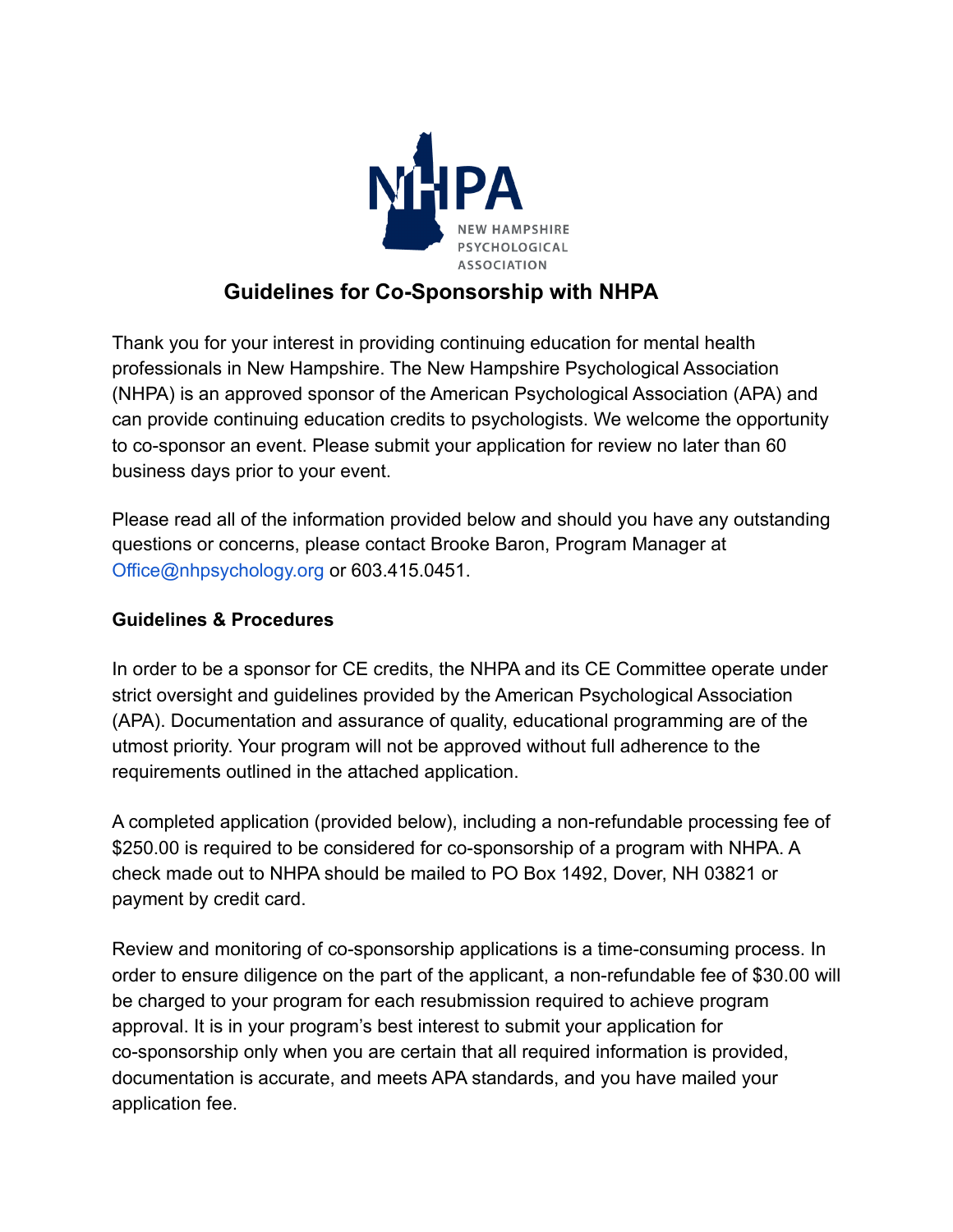A co-sponsorship timeline/checklist has been included with this letter, for your reference. NHPA reserves the right to deny approval of your program for any reason. A completed application includes the following information:

1. An NHPA Continuing Education Application form (Application for Co-Sponsorship of a Continuing Education Activity with NHPA) and must include:

a. Program/Event Date, time, & location Program/Event title & description, including a description of the target audience and the instructional level of the activity (e.g., introductory, intermediate, or advanced)

- b. Learning objectives & number of continuing education hours
- c. Proposed schedule/timeline of the event
- 2. \$250.00 non-refundable processing fee
- 3. Speaker qualifications (a curriculum vita /resume must be provided for each presenter)
- 4. A minimum of (3) empirical references (peer-reviewed and current within the last 10 years) that support the proposed content
- 5. Draft of promotional materials, which must include a cancellation & refund policy, special accommodation statement (e.g., interpreters, handicap accessibility, etc)
- 6. Copy of program, indicating times for each session, breaks, etc.

## **Presenter/instructor(s) are required to submit a current resume or curriculum**

**vitae** and must be able to demonstrate expertise in the program content that builds upon a completed doctoral program in psychology. While a doctorate in psychology is not required of expert presenters, they must be able to demonstrate competence and expertise in the areas in which they teach. Teaching ability is a primary prerequisite for selection as a CE speaker/instructor. Potential presenters should submit references regarding teaching experience if not otherwise noted in the presenter's CV.

Empirical references must be included. Please provide at least three empirical references, peer-reviewed and current within the last ten years that support the proposed program content.

Learning objectives that will be accomplished by this continuing education event must be provided (in APA format). Please provide three to five learning objectives for a three-hour program and five to seven learning objectives for a five-hour or more program.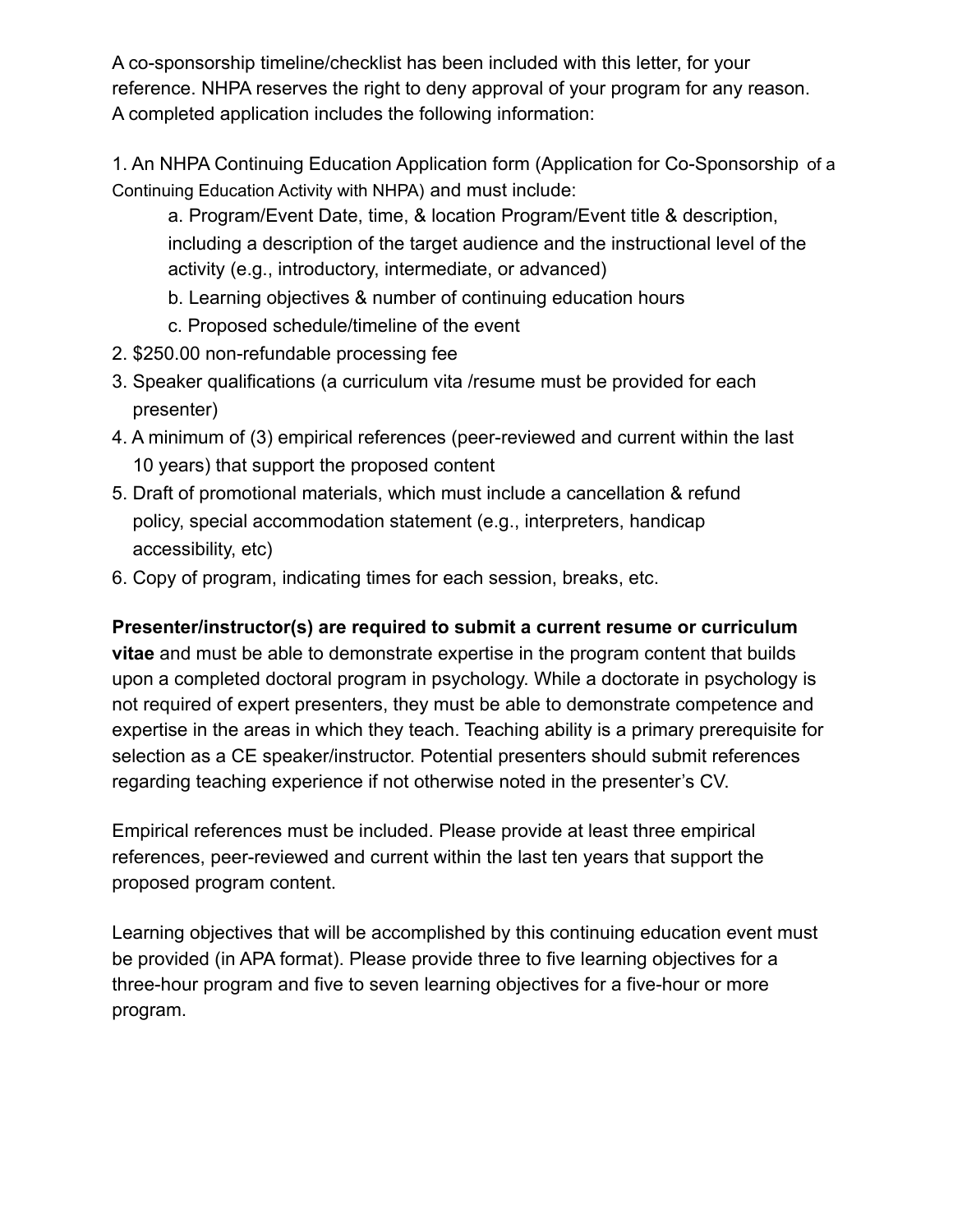### **Suggested wording of APA-compliant objectives can include:**

*"At the conclusion of this program, participants will be able to... (enumerate objectives)"*

Additionally, it is important to note quantitatively, when possible, what a participant will have learned, for example: "...identify three (3) goals of neuropsychological assessment with developmentally delayed toddlers."

All marketing and promotional materials generated and disseminated for this event will demonstrate the program learning objectives exactly as they read in the application and approved contract, including the online registration page.

NHPA must be named as a co-sponsor on all promotional material related to your continuing education event and the following quotation must be included in all marketing (ads, brochures, and announcements) for this course:

"*This program is co-sponsored by the New Hampshire Psychological Association (NHPA) and [name of your organization]. NHPA is approved by the American Psychological Association to offer continuing education for psychologists. NHPA maintains responsibility for this program and its contents.*"

## **Application Approval Policy**

Following submission of a complete application and processing fee, please allow seven to ten business days for review.

When your program application has been approved, you will be notified by email and will receive an approval letter signed by the NHPA Program Manager. In addition to a signed contract outlining your program as described in the application, you will also receive a timeline and checklist specific to your program that will help guide you through the months and weeks leading up to and immediately following your event. Submission of the information specific to your event on or before the dates indicated in your contract are required. If they are not received by the NHPA office on time, we reserve the right to withdraw the continuing education credit offered.

Upon approval, you must sign the Contract/Agreement included with the Approval Letter and return it via email to the NHPA office (office@nhpsychology.org). Sign-in sheets, course evaluations, and continuing education certificates in PDF format will be provided to the primary point of contact named in the application *5 business* days prior to the event.

For each CE certificate distributed to an attendee at your event, you must ensure that they sign in on NHPA-approved sign-in sheets, are present for all content presented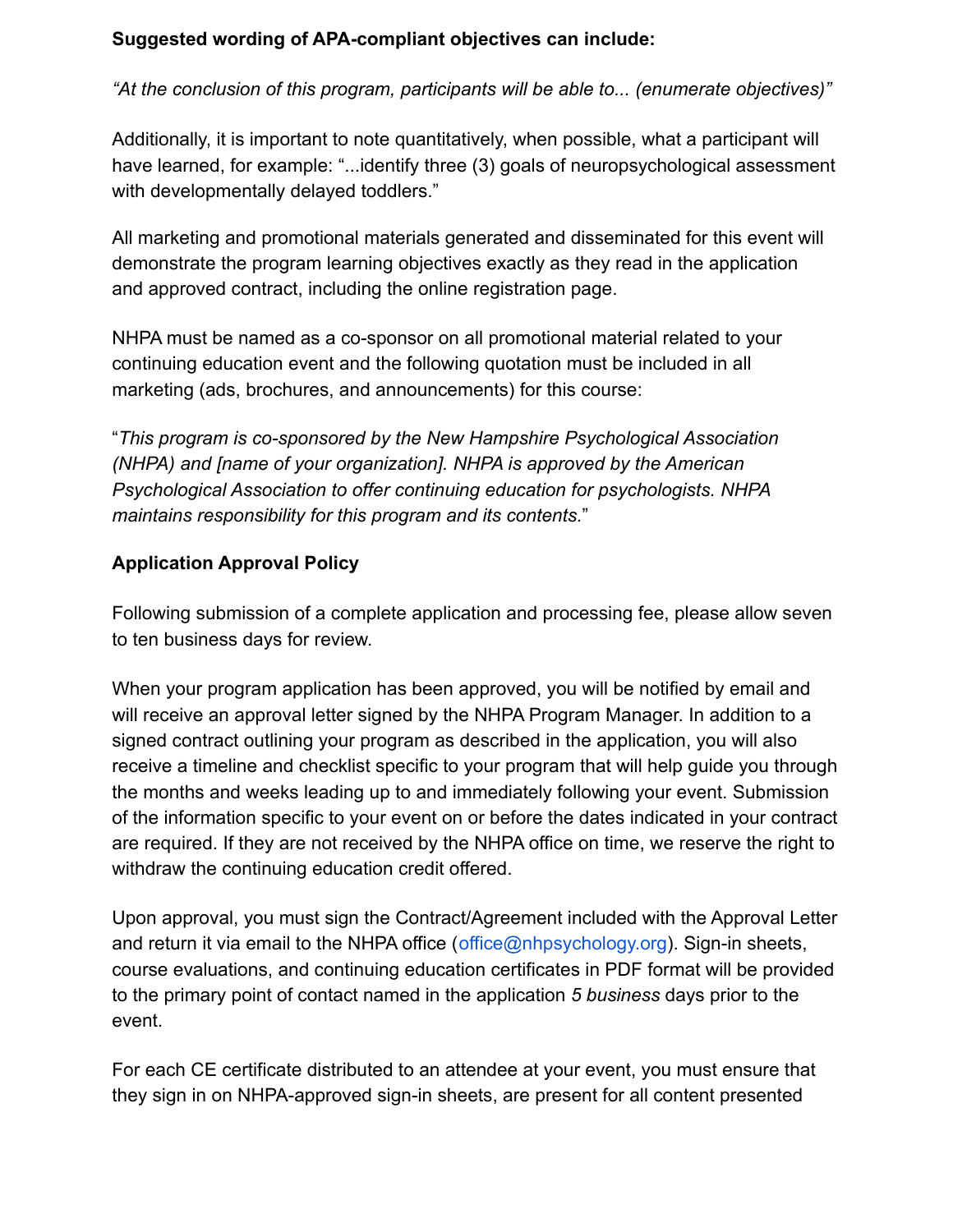(with the exception of approximately 15 minutes), and complete an NHPA-approved continuing education evaluation. After all phases are completed, a CE certificate can be issued.

After your program is complete, there is a fee of \$25.00 per CE certificate issued (unless otherwise indicated by the NHPA Program Manager) that you will be required to pay. For example, if you have 100 attendees and issue 100 certificates, the total amount due to NHPA will be \$2,500.00. This money must be provided to NHPA along with several other documents outlined clearly in the timeline/checklist that will be provided along with your co-sponsor contract.

NHPA will market your workshop as a co-sponsor, with a link back to your registration page, on our website, in an email blast to mental health professionals licensed in NH, as well as on NHPA's varied social media sites (e.g., Facebook, Twitter, Instagram, etc.).

In addition to the information highlighted above, your contract will include the following conditions:

- NHPA will be named as co-sponsor on all promotional material
- NHPA will maintain records and be responsible for ensuring quality control
- This may include being involved in all aspects of planning the events such as: attending planning sessions and keeping in close contact with co- sponsoring organization
- The co-sponsoring organization will consider the input of NHPA in planning the event content, specifically by reviewing a needs assessment
- There will be adherence to the Ethical Principles of Psychologists (www.apa.org/ethics/code/index.aspx) in the material presented and dissemination of information during this program
- Specific guidelines for promotional material will be met (see Guidelines for Promoting NHPA Co-Sponsored Programs)
- Refund and cancellation policies will be stated on all marketing and promotional materials

# **Commonly Asked Questions**

Please review the commonly asked questions below prior to contacting NHPA:

## **Does the presenter need to be the author or co-author of the empirical references provided?**

No, the presenter does not need to be an author or co-author. The empirical references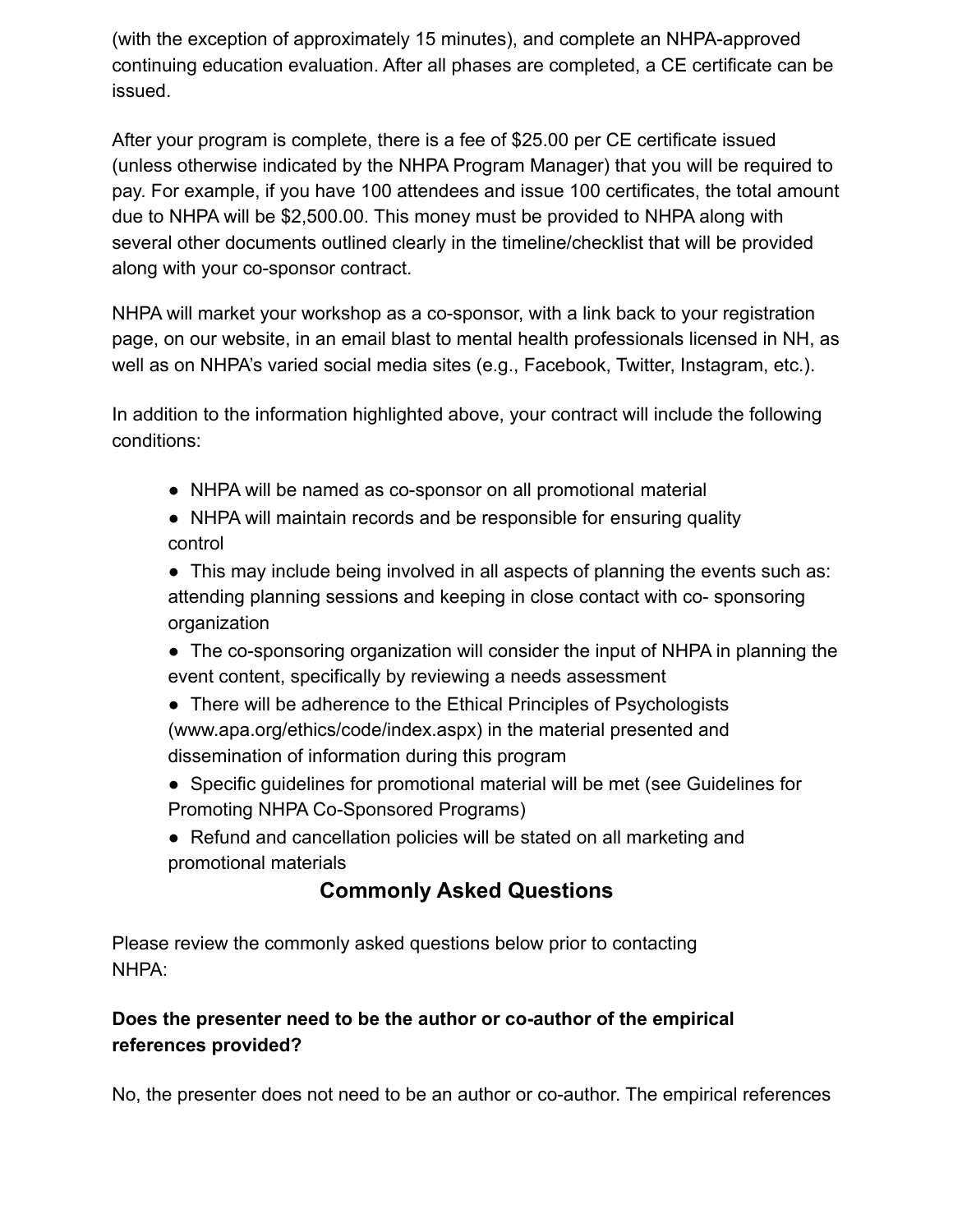must inform and support the presentation. As noted by the American Psychological Association (APA) in the *Standards and Criteria for Approval of Sponsors of Continuing Education for Psychologists,* "program content focuses on application of psychological assessment and/or intervention methods that have overall consistent and credible empirical support in the contemporary peer-reviewed scientific literature beyond those publications and other types of communication devoted primarily to the promotions of the approach" (APA, 2015).

### **Can I offer a 45-minute workshop?**

No. At a minimum, 1 CE is awarded for 1 hour of content. Per APA, CE programs must be at least one hour in length, and CE credit is awarded for actual instructional time. For example, a 45-minute presentation with a 15-minute break is not eligible for CEs.

### **If an attendee arrives 30 minutes late to our event, or asks to leave early, can they still receive a CE certificate?**

No, you must not issue a CE certificate in these circumstances. Attendees must be present for all material presented, and partial attendance credit cannot be granted. For attendees arriving more than 15 minutes late a "certificate of completion" can be issued, but this is not a CE certificate. Please contact the Program Manager for these certificates if needed after your event.

## **25 people registered for the event, but only 20 CE certificates were issued to the 20 attendees who participated. Do I have to pay for all 25 CE certificates?**

No, you are only required to pay for the certificates issued.

## **I'm organizing an event, and my speaker has not answered my requests for learning objectives. Can I still issue CEs?**

No, you must submit all of the required documentation prior to the event. Learning objectives and program descriptions must be listed on your initial application. If you are unable to do so, please contact the NHPA CE Coordinator immediately.

## **How do I plan on ensuring that all attendees sign in and complete an evaluation?**

At NHPA events, we typically have one to two staff/individuals handling registration and sign in procedures beginning 30 minutes prior to the event. Once content has begun (e.g., the speaker begins with the presentation), we set a timer for 15 minutes, after which time, we remove sign-in sheets and inform late-comers that they cannot be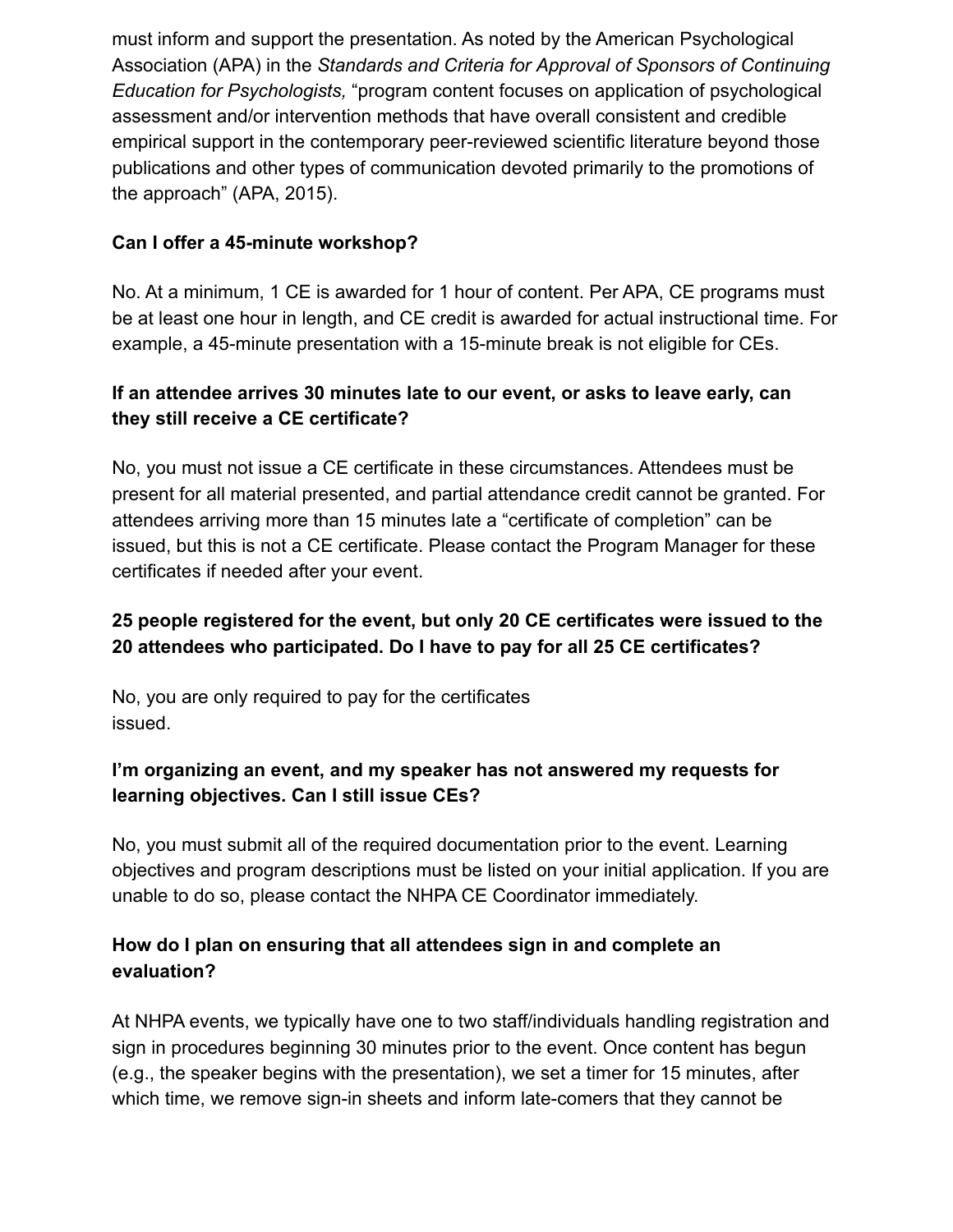awarded CE credits, only CE certificate of attendance.

At the end of the event, the staff/individuals distribute physical paper evaluation to attendees to complete and only hand out CE certificates as the completed evaluation is collected.

#### **Why don't the CE certificates have attendees' names pre-printed on them?**

To ensure that only those attendees who are present for the entire event get CE credits, we hand out CE certificates that do not have names pre-printed on them. It is the attendees' responsibility to write their names on the CE certificates and submit them to their licensing board when requested.

## **My presenters indicated that writing learning objectives is challenging. Can NHPA assist them in writing them?**

Please review *Writing Behavioral Learning Objectives and Assessments* (APA, 2015) which can be found in this application packet to assist you in writing your learning objectives prior to requesting assistance from NHPA.

### **Are NHPA-issued CE certificates applicable to other guilds?**

Yes, for those practicing in New Hampshire. The State Board of Mental Health provides the following guidance on their website:

"The Board does not approve specific continuing education programs. The Board accepts CEU's that are approved by national organizations. All licensees may obtain credits from any of the national organizations listed in Mhp 402.02(b). You may attend workshops/seminars etc. that are approved by the national organization that might not be the national organization for your specific profession. For example, if you are a licensed clinical mental health counselor, you may attend and get credit for workshops/seminars sponsored by NASW, AAMFT or any of the others listed in the rule. The same applies to the other professions licensed with the Board. For a complete list of these organizations please see Board rule Mhp 402.02(b)." *The first example of national organizations approved in Mhp 402.02(b) is the American Psychological Association.*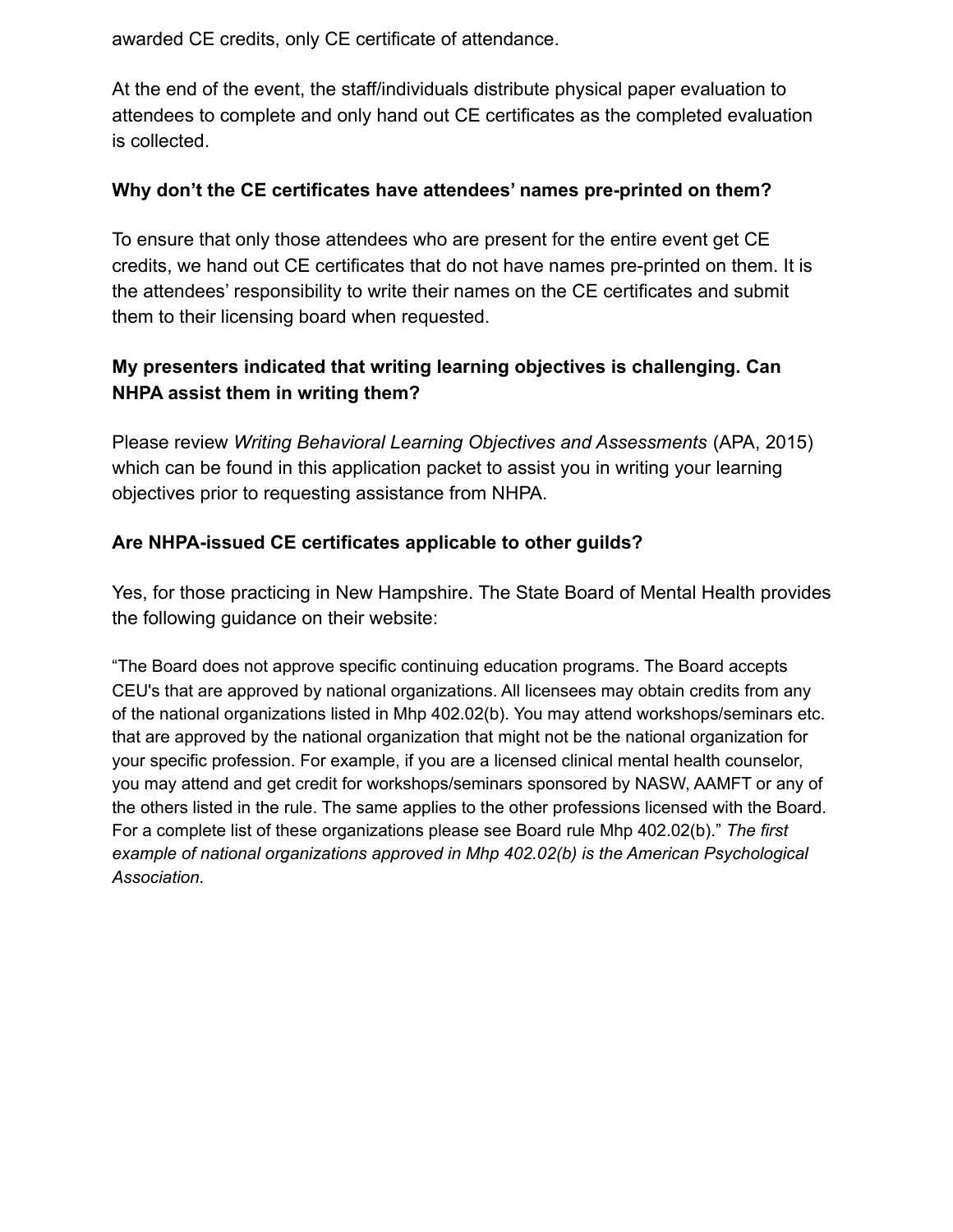## **Application for Co-Sponsorship of a Continuing Education Activity with NHPA**

| <u> 1989 - Johann Stoff, amerikansk politiker (d. 1989)</u>                                                                                                                                                                                           |  |
|-------------------------------------------------------------------------------------------------------------------------------------------------------------------------------------------------------------------------------------------------------|--|
|                                                                                                                                                                                                                                                       |  |
|                                                                                                                                                                                                                                                       |  |
| <u> 1989 - Jan James James Barnett, martin amerikan basar dan berasal dalam berasal dalam berasal dalam berasal d</u><br>,我们也不能在这里的时候,我们也不能在这里的时候,我们也不能会在这里,我们也不能会在这里的时候,我们也不能会在这里的时候,我们也不能会在这里的时候,我们也不能会                                             |  |
| Event Cost & Refund/Cancellation policy for attendees:                                                                                                                                                                                                |  |
| <u> 1989 - Johann Stoff, amerikansk politiker (d. 1989)</u>                                                                                                                                                                                           |  |
|                                                                                                                                                                                                                                                       |  |
| Is the venue location accessible to individuals with disabilities: \[State Yes \] No<br>APA requires accessibility for individuals with disabilities. If your venue/location does<br>not meet these criteria, your application will not be processed. |  |
| Event Type: _____ Face-to-Face Workshop _____ Lecture Series                                                                                                                                                                                          |  |
| ______ In-depth program (6 months+) ______ Conference*                                                                                                                                                                                                |  |
| If planning a conference, CE credit is awarded on a session-by-session<br>basis. Please provide information below for each individual session and<br>number of CEs.                                                                                   |  |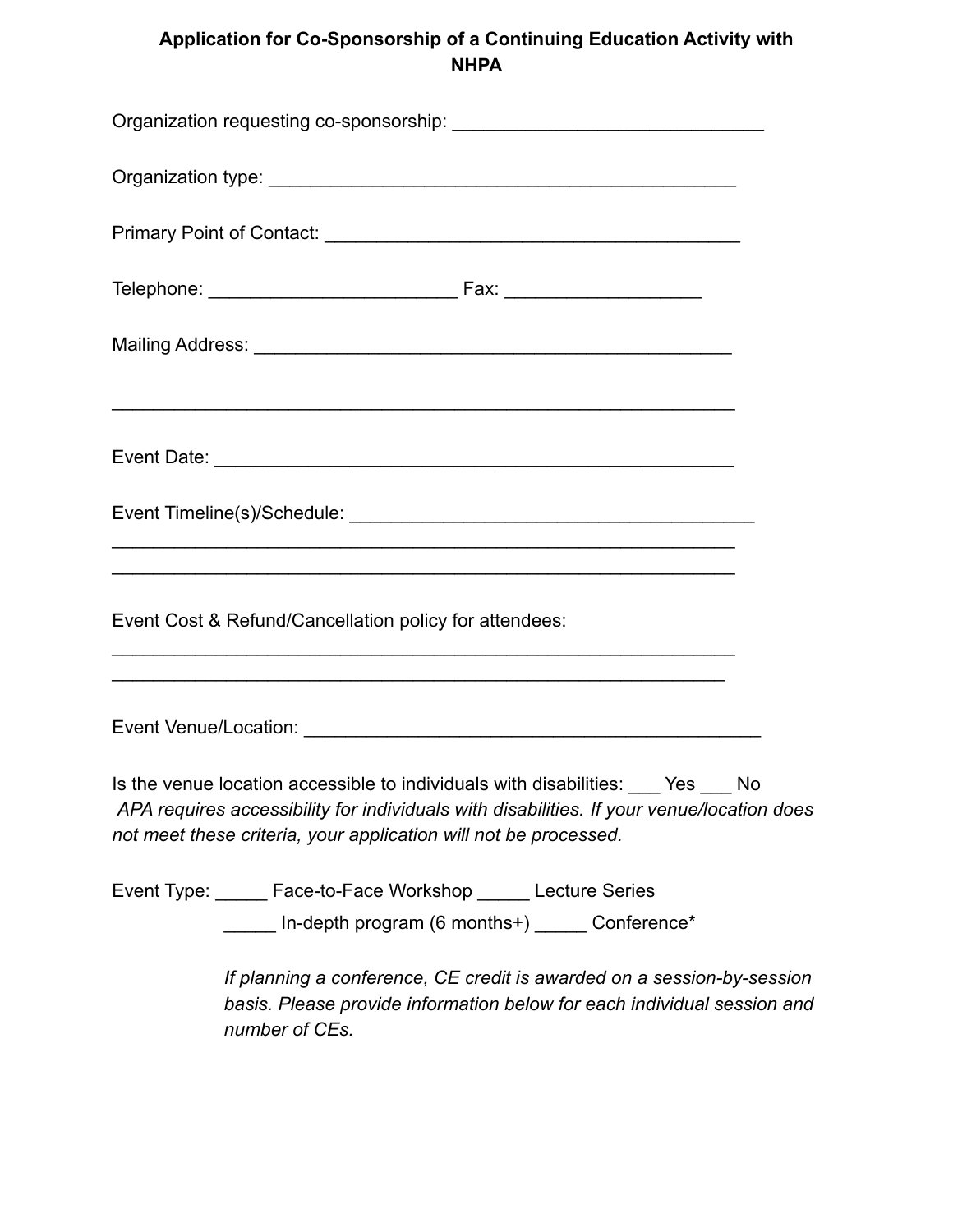| Length of proposed workshop: $(1$ hour = 1 CEs, 3 hours = 3 CEs, 6 hours =<br>6 CEs)                         |
|--------------------------------------------------------------------------------------------------------------|
|                                                                                                              |
| Does this workshop qualify for ethics CE?: _______ Yes _______ No                                            |
| Learning Level of Attendees: ______ Introductory ______ Intermediate ______ Advanced                         |
| Please attach a copy of the proposed program: _____ Enclosed ____ Not Enclosed                               |
| If not enclosed, please indicate date of availability: _________________________                             |
| Anticipated number (and limits to number) of attendees: ________________________                             |
| Degree:                                                                                                      |
| Professional area of                                                                                         |
| they in good standing with their licensing board? ______ Yes ______ No ______ Not<br>Licensed                |
|                                                                                                              |
| Professional area of                                                                                         |
|                                                                                                              |
| they in good standing with their licensing board? _____ Yes _____ No _____ Not<br>Licensed                   |
| If more presenters need to be included, please make an additional copy of this page for<br>your application. |
| <b>Empirical References:</b>                                                                                 |

Please provide at least three empirical references (in APA format) from peer reviewed journals that are current (within the last 10 years) and that support proposed program content: \_\_\_\_\_\_\_\_\_\_\_\_\_\_\_\_\_\_\_\_\_\_\_\_\_\_\_\_\_\_\_\_\_\_\_\_\_\_\_\_\_\_\_\_\_\_\_\_\_\_\_\_\_\_\_\_\_\_\_\_

 $\mathcal{L}_\text{max} = \mathcal{L}_\text{max} = \mathcal{L}_\text{max} = \mathcal{L}_\text{max} = \mathcal{L}_\text{max} = \mathcal{L}_\text{max} = \mathcal{L}_\text{max} = \mathcal{L}_\text{max} = \mathcal{L}_\text{max} = \mathcal{L}_\text{max} = \mathcal{L}_\text{max} = \mathcal{L}_\text{max} = \mathcal{L}_\text{max} = \mathcal{L}_\text{max} = \mathcal{L}_\text{max} = \mathcal{L}_\text{max} = \mathcal{L}_\text{max} = \mathcal{L}_\text{max} = \mathcal{$ 

 $\mathcal{L}_\text{max} = \mathcal{L}_\text{max} = \mathcal{L}_\text{max} = \mathcal{L}_\text{max} = \mathcal{L}_\text{max} = \mathcal{L}_\text{max} = \mathcal{L}_\text{max} = \mathcal{L}_\text{max} = \mathcal{L}_\text{max} = \mathcal{L}_\text{max} = \mathcal{L}_\text{max} = \mathcal{L}_\text{max} = \mathcal{L}_\text{max} = \mathcal{L}_\text{max} = \mathcal{L}_\text{max} = \mathcal{L}_\text{max} = \mathcal{L}_\text{max} = \mathcal{L}_\text{max} = \mathcal{$  $\mathcal{L}_\text{max} = \mathcal{L}_\text{max} = \mathcal{L}_\text{max} = \mathcal{L}_\text{max} = \mathcal{L}_\text{max} = \mathcal{L}_\text{max} = \mathcal{L}_\text{max} = \mathcal{L}_\text{max} = \mathcal{L}_\text{max} = \mathcal{L}_\text{max} = \mathcal{L}_\text{max} = \mathcal{L}_\text{max} = \mathcal{L}_\text{max} = \mathcal{L}_\text{max} = \mathcal{L}_\text{max} = \mathcal{L}_\text{max} = \mathcal{L}_\text{max} = \mathcal{L}_\text{max} = \mathcal{$  $\mathcal{L}_\text{max} = \mathcal{L}_\text{max} = \mathcal{L}_\text{max} = \mathcal{L}_\text{max} = \mathcal{L}_\text{max} = \mathcal{L}_\text{max} = \mathcal{L}_\text{max} = \mathcal{L}_\text{max} = \mathcal{L}_\text{max} = \mathcal{L}_\text{max} = \mathcal{L}_\text{max} = \mathcal{L}_\text{max} = \mathcal{L}_\text{max} = \mathcal{L}_\text{max} = \mathcal{L}_\text{max} = \mathcal{L}_\text{max} = \mathcal{L}_\text{max} = \mathcal{L}_\text{max} = \mathcal{$ 

 $\mathcal{L}_\text{max} = \mathcal{L}_\text{max} = \mathcal{L}_\text{max} = \mathcal{L}_\text{max} = \mathcal{L}_\text{max} = \mathcal{L}_\text{max} = \mathcal{L}_\text{max} = \mathcal{L}_\text{max} = \mathcal{L}_\text{max} = \mathcal{L}_\text{max} = \mathcal{L}_\text{max} = \mathcal{L}_\text{max} = \mathcal{L}_\text{max} = \mathcal{L}_\text{max} = \mathcal{L}_\text{max} = \mathcal{L}_\text{max} = \mathcal{L}_\text{max} = \mathcal{L}_\text{max} = \mathcal{$ 

 $\mathcal{L}_\text{max} = \mathcal{L}_\text{max} = \mathcal{L}_\text{max} = \mathcal{L}_\text{max} = \mathcal{L}_\text{max} = \mathcal{L}_\text{max} = \mathcal{L}_\text{max} = \mathcal{L}_\text{max} = \mathcal{L}_\text{max} = \mathcal{L}_\text{max} = \mathcal{L}_\text{max} = \mathcal{L}_\text{max} = \mathcal{L}_\text{max} = \mathcal{L}_\text{max} = \mathcal{L}_\text{max} = \mathcal{L}_\text{max} = \mathcal{L}_\text{max} = \mathcal{L}_\text{max} = \mathcal{$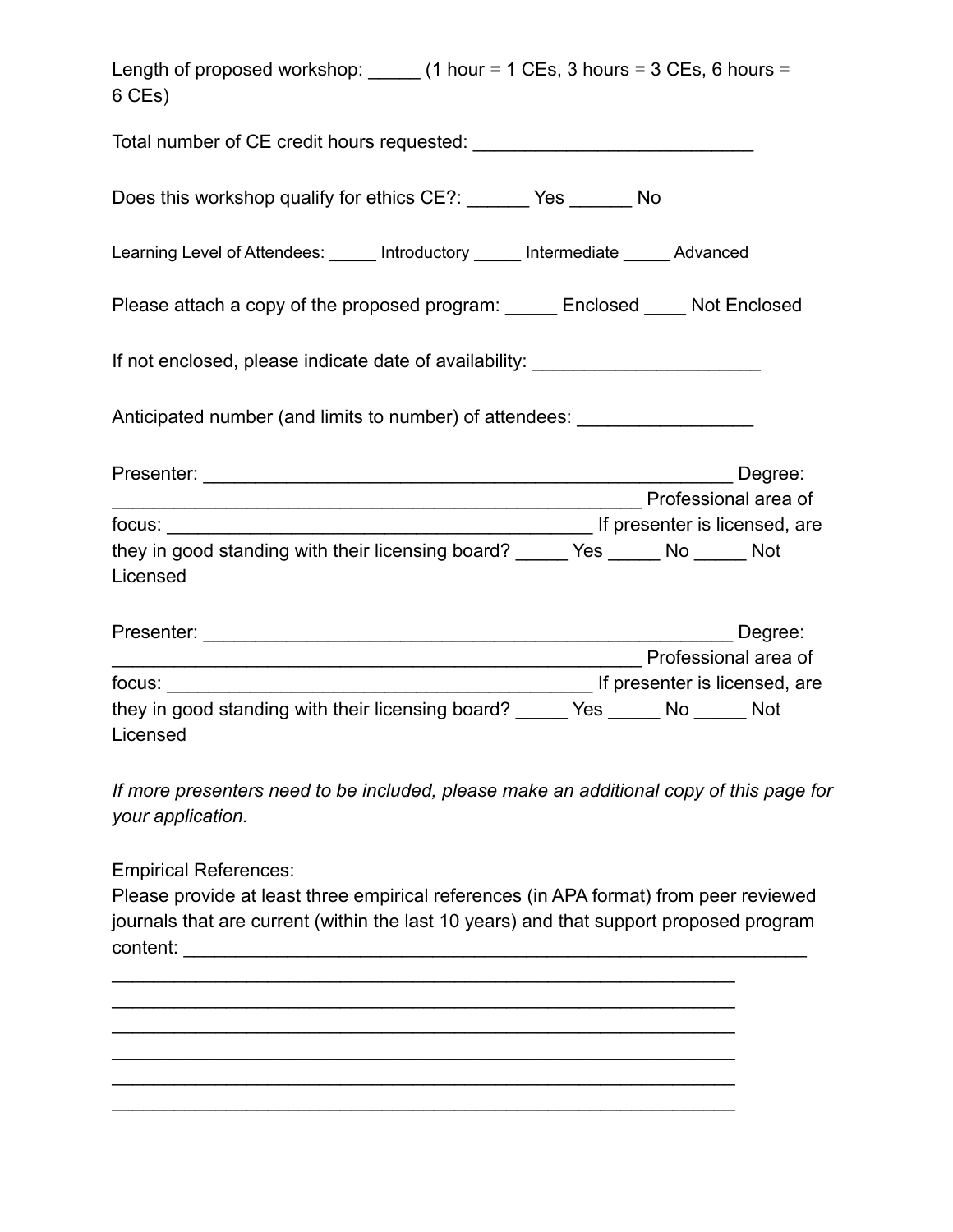|  | Description of event (100 words, one to two paragraphs is sufficient): |  |  |  |  |
|--|------------------------------------------------------------------------|--|--|--|--|
|  |                                                                        |  |  |  |  |

 $\mathcal{L}_\text{max} = \mathcal{L}_\text{max} = \mathcal{L}_\text{max} = \mathcal{L}_\text{max} = \mathcal{L}_\text{max} = \mathcal{L}_\text{max} = \mathcal{L}_\text{max} = \mathcal{L}_\text{max} = \mathcal{L}_\text{max} = \mathcal{L}_\text{max} = \mathcal{L}_\text{max} = \mathcal{L}_\text{max} = \mathcal{L}_\text{max} = \mathcal{L}_\text{max} = \mathcal{L}_\text{max} = \mathcal{L}_\text{max} = \mathcal{L}_\text{max} = \mathcal{L}_\text{max} = \mathcal{$ 

 $\mathcal{L}_\text{max} = \mathcal{L}_\text{max} = \mathcal{L}_\text{max} = \mathcal{L}_\text{max} = \mathcal{L}_\text{max} = \mathcal{L}_\text{max} = \mathcal{L}_\text{max} = \mathcal{L}_\text{max} = \mathcal{L}_\text{max} = \mathcal{L}_\text{max} = \mathcal{L}_\text{max} = \mathcal{L}_\text{max} = \mathcal{L}_\text{max} = \mathcal{L}_\text{max} = \mathcal{L}_\text{max} = \mathcal{L}_\text{max} = \mathcal{L}_\text{max} = \mathcal{L}_\text{max} = \mathcal{$  $\mathcal{L}_\text{max} = \mathcal{L}_\text{max} = \mathcal{L}_\text{max} = \mathcal{L}_\text{max} = \mathcal{L}_\text{max} = \mathcal{L}_\text{max} = \mathcal{L}_\text{max} = \mathcal{L}_\text{max} = \mathcal{L}_\text{max} = \mathcal{L}_\text{max} = \mathcal{L}_\text{max} = \mathcal{L}_\text{max} = \mathcal{L}_\text{max} = \mathcal{L}_\text{max} = \mathcal{L}_\text{max} = \mathcal{L}_\text{max} = \mathcal{L}_\text{max} = \mathcal{L}_\text{max} = \mathcal{$  $\mathcal{L}_\text{max} = \mathcal{L}_\text{max} = \mathcal{L}_\text{max} = \mathcal{L}_\text{max} = \mathcal{L}_\text{max} = \mathcal{L}_\text{max} = \mathcal{L}_\text{max} = \mathcal{L}_\text{max} = \mathcal{L}_\text{max} = \mathcal{L}_\text{max} = \mathcal{L}_\text{max} = \mathcal{L}_\text{max} = \mathcal{L}_\text{max} = \mathcal{L}_\text{max} = \mathcal{L}_\text{max} = \mathcal{L}_\text{max} = \mathcal{L}_\text{max} = \mathcal{L}_\text{max} = \mathcal{$  $\mathcal{L}_\text{max} = \mathcal{L}_\text{max} = \mathcal{L}_\text{max} = \mathcal{L}_\text{max} = \mathcal{L}_\text{max} = \mathcal{L}_\text{max} = \mathcal{L}_\text{max} = \mathcal{L}_\text{max} = \mathcal{L}_\text{max} = \mathcal{L}_\text{max} = \mathcal{L}_\text{max} = \mathcal{L}_\text{max} = \mathcal{L}_\text{max} = \mathcal{L}_\text{max} = \mathcal{L}_\text{max} = \mathcal{L}_\text{max} = \mathcal{L}_\text{max} = \mathcal{L}_\text{max} = \mathcal{$  $\mathcal{L}_\text{max} = \mathcal{L}_\text{max} = \mathcal{L}_\text{max} = \mathcal{L}_\text{max} = \mathcal{L}_\text{max} = \mathcal{L}_\text{max} = \mathcal{L}_\text{max} = \mathcal{L}_\text{max} = \mathcal{L}_\text{max} = \mathcal{L}_\text{max} = \mathcal{L}_\text{max} = \mathcal{L}_\text{max} = \mathcal{L}_\text{max} = \mathcal{L}_\text{max} = \mathcal{L}_\text{max} = \mathcal{L}_\text{max} = \mathcal{L}_\text{max} = \mathcal{L}_\text{max} = \mathcal{$  $\mathcal{L}_\text{max} = \mathcal{L}_\text{max} = \mathcal{L}_\text{max} = \mathcal{L}_\text{max} = \mathcal{L}_\text{max} = \mathcal{L}_\text{max} = \mathcal{L}_\text{max} = \mathcal{L}_\text{max} = \mathcal{L}_\text{max} = \mathcal{L}_\text{max} = \mathcal{L}_\text{max} = \mathcal{L}_\text{max} = \mathcal{L}_\text{max} = \mathcal{L}_\text{max} = \mathcal{L}_\text{max} = \mathcal{L}_\text{max} = \mathcal{L}_\text{max} = \mathcal{L}_\text{max} = \mathcal{$ 

Learning Objectives to be accomplished by this CE event:

| able to:                     |                                                                                                                      |                                                                                  |  |
|------------------------------|----------------------------------------------------------------------------------------------------------------------|----------------------------------------------------------------------------------|--|
| $\overline{1}$ )             |                                                                                                                      |                                                                                  |  |
|                              |                                                                                                                      |                                                                                  |  |
|                              |                                                                                                                      | ,我们也不能会在这里,我们也不能会在这里,我们也不能会在这里,我们也不能会不能会不能会不能会不能会不能会不能会。""我们,我们也不能会不能会不能会不能会不能会不 |  |
| $\left( \frac{4}{2} \right)$ |                                                                                                                      |                                                                                  |  |
|                              |                                                                                                                      |                                                                                  |  |
|                              |                                                                                                                      |                                                                                  |  |
| 7)                           | <u> 1989 - Johann John Stone, mensk politik foar de ferske fan de ferske fan de ferske fan de ferske fan de fers</u> |                                                                                  |  |
|                              |                                                                                                                      |                                                                                  |  |

*At the conclusion of this program, participants will be able to:*

For APA annual reporting NHPA must document that the content of each CE program meets one of the following (choose 1):

> ❏ Program content focuses on the application of psychological assessment and/or intervention methods that have overall consistent and credible empirical support in the contemporary peer-reviewed scientific literature beyond those publications and other types of communications devoted primarily to the promotion of the approach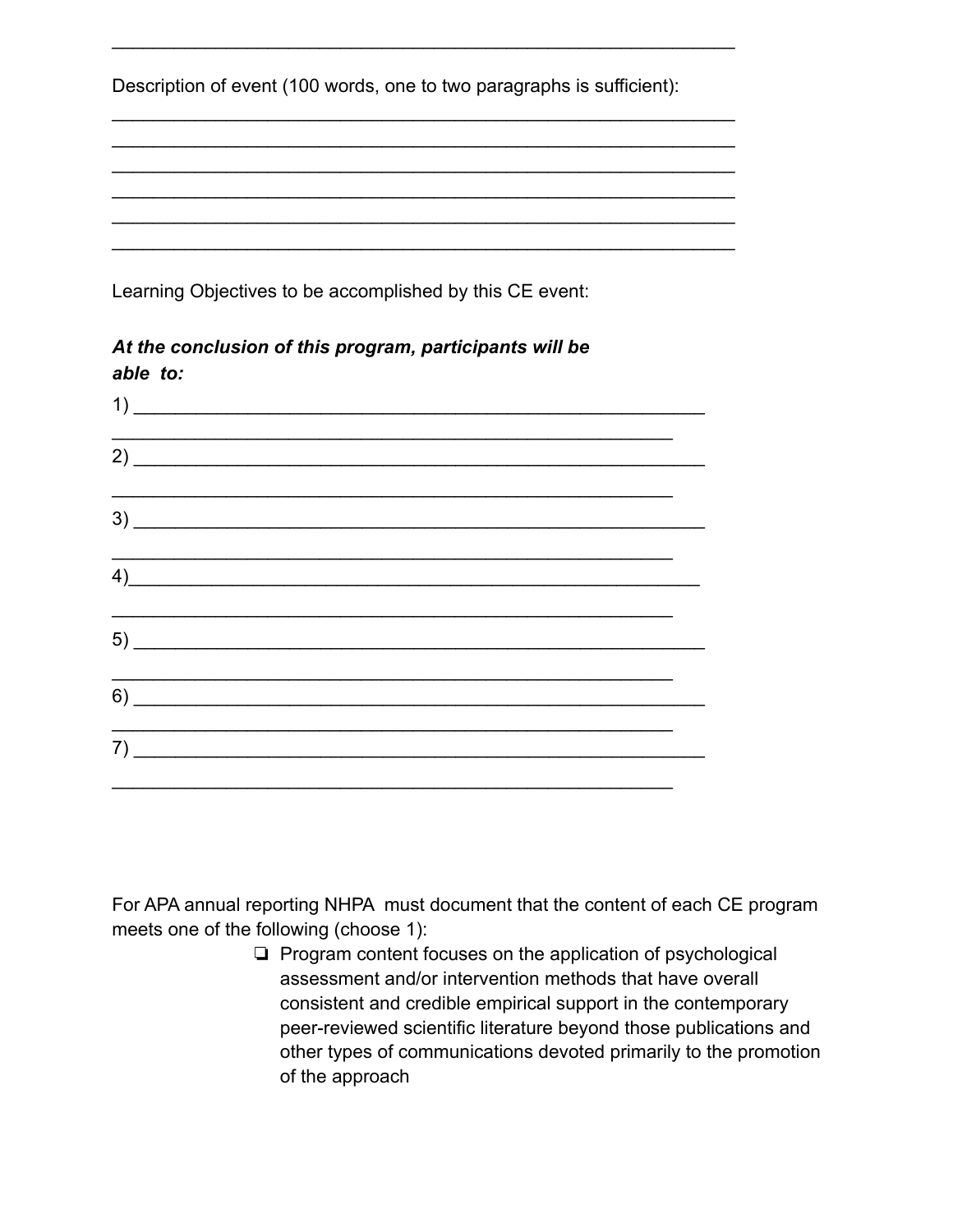- ❏ Program content focuses on ethical, legal, statutory, or regulatory policies, guidelines, and standards that impact psychological practice, education, or research
- ❏ Program content focuses on topics related to psychological practice, education, or research other than the application of psychological assessment and/or intervention methods that are supported by contemporary scholarship grounded in established research procedures

Please provide a brief plan for documentation of your registration process (e.g., registering online, Eventbrite, pre-registering via telephone, mailing in paper registration, etc.):

 $\mathcal{L}_\text{max} = \mathcal{L}_\text{max} = \mathcal{L}_\text{max} = \mathcal{L}_\text{max} = \mathcal{L}_\text{max} = \mathcal{L}_\text{max} = \mathcal{L}_\text{max} = \mathcal{L}_\text{max} = \mathcal{L}_\text{max} = \mathcal{L}_\text{max} = \mathcal{L}_\text{max} = \mathcal{L}_\text{max} = \mathcal{L}_\text{max} = \mathcal{L}_\text{max} = \mathcal{L}_\text{max} = \mathcal{L}_\text{max} = \mathcal{L}_\text{max} = \mathcal{L}_\text{max} = \mathcal{$  $\mathcal{L}_\text{max} = \mathcal{L}_\text{max} = \mathcal{L}_\text{max} = \mathcal{L}_\text{max} = \mathcal{L}_\text{max} = \mathcal{L}_\text{max} = \mathcal{L}_\text{max} = \mathcal{L}_\text{max} = \mathcal{L}_\text{max} = \mathcal{L}_\text{max} = \mathcal{L}_\text{max} = \mathcal{L}_\text{max} = \mathcal{L}_\text{max} = \mathcal{L}_\text{max} = \mathcal{L}_\text{max} = \mathcal{L}_\text{max} = \mathcal{L}_\text{max} = \mathcal{L}_\text{max} = \mathcal{$  $\mathcal{L}_\text{max} = \mathcal{L}_\text{max} = \mathcal{L}_\text{max} = \mathcal{L}_\text{max} = \mathcal{L}_\text{max} = \mathcal{L}_\text{max} = \mathcal{L}_\text{max} = \mathcal{L}_\text{max} = \mathcal{L}_\text{max} = \mathcal{L}_\text{max} = \mathcal{L}_\text{max} = \mathcal{L}_\text{max} = \mathcal{L}_\text{max} = \mathcal{L}_\text{max} = \mathcal{L}_\text{max} = \mathcal{L}_\text{max} = \mathcal{L}_\text{max} = \mathcal{L}_\text{max} = \mathcal{$  $\mathcal{L}_\text{max} = \mathcal{L}_\text{max} = \mathcal{L}_\text{max} = \mathcal{L}_\text{max} = \mathcal{L}_\text{max} = \mathcal{L}_\text{max} = \mathcal{L}_\text{max} = \mathcal{L}_\text{max} = \mathcal{L}_\text{max} = \mathcal{L}_\text{max} = \mathcal{L}_\text{max} = \mathcal{L}_\text{max} = \mathcal{L}_\text{max} = \mathcal{L}_\text{max} = \mathcal{L}_\text{max} = \mathcal{L}_\text{max} = \mathcal{L}_\text{max} = \mathcal{L}_\text{max} = \mathcal{$  $\mathcal{L}_\text{max} = \mathcal{L}_\text{max} = \mathcal{L}_\text{max} = \mathcal{L}_\text{max} = \mathcal{L}_\text{max} = \mathcal{L}_\text{max} = \mathcal{L}_\text{max} = \mathcal{L}_\text{max} = \mathcal{L}_\text{max} = \mathcal{L}_\text{max} = \mathcal{L}_\text{max} = \mathcal{L}_\text{max} = \mathcal{L}_\text{max} = \mathcal{L}_\text{max} = \mathcal{L}_\text{max} = \mathcal{L}_\text{max} = \mathcal{L}_\text{max} = \mathcal{L}_\text{max} = \mathcal{$  $\mathcal{L}_\text{max} = \mathcal{L}_\text{max} = \mathcal{L}_\text{max} = \mathcal{L}_\text{max} = \mathcal{L}_\text{max} = \mathcal{L}_\text{max} = \mathcal{L}_\text{max} = \mathcal{L}_\text{max} = \mathcal{L}_\text{max} = \mathcal{L}_\text{max} = \mathcal{L}_\text{max} = \mathcal{L}_\text{max} = \mathcal{L}_\text{max} = \mathcal{L}_\text{max} = \mathcal{L}_\text{max} = \mathcal{L}_\text{max} = \mathcal{L}_\text{max} = \mathcal{L}_\text{max} = \mathcal{$  $\mathcal{L}_\text{max} = \mathcal{L}_\text{max} = \mathcal{L}_\text{max} = \mathcal{L}_\text{max} = \mathcal{L}_\text{max} = \mathcal{L}_\text{max} = \mathcal{L}_\text{max} = \mathcal{L}_\text{max} = \mathcal{L}_\text{max} = \mathcal{L}_\text{max} = \mathcal{L}_\text{max} = \mathcal{L}_\text{max} = \mathcal{L}_\text{max} = \mathcal{L}_\text{max} = \mathcal{L}_\text{max} = \mathcal{L}_\text{max} = \mathcal{L}_\text{max} = \mathcal{L}_\text{max} = \mathcal{$  $\mathcal{L}_\text{max} = \mathcal{L}_\text{max} = \mathcal{L}_\text{max} = \mathcal{L}_\text{max} = \mathcal{L}_\text{max} = \mathcal{L}_\text{max} = \mathcal{L}_\text{max} = \mathcal{L}_\text{max} = \mathcal{L}_\text{max} = \mathcal{L}_\text{max} = \mathcal{L}_\text{max} = \mathcal{L}_\text{max} = \mathcal{L}_\text{max} = \mathcal{L}_\text{max} = \mathcal{L}_\text{max} = \mathcal{L}_\text{max} = \mathcal{L}_\text{max} = \mathcal{L}_\text{max} = \mathcal{$ 

Please make sure the following documentation/information is enclosed:

❏ A completed application ❏ \$250.00 application fee to NHPA mailed to P.O. Box 1492, Dover, NH 03821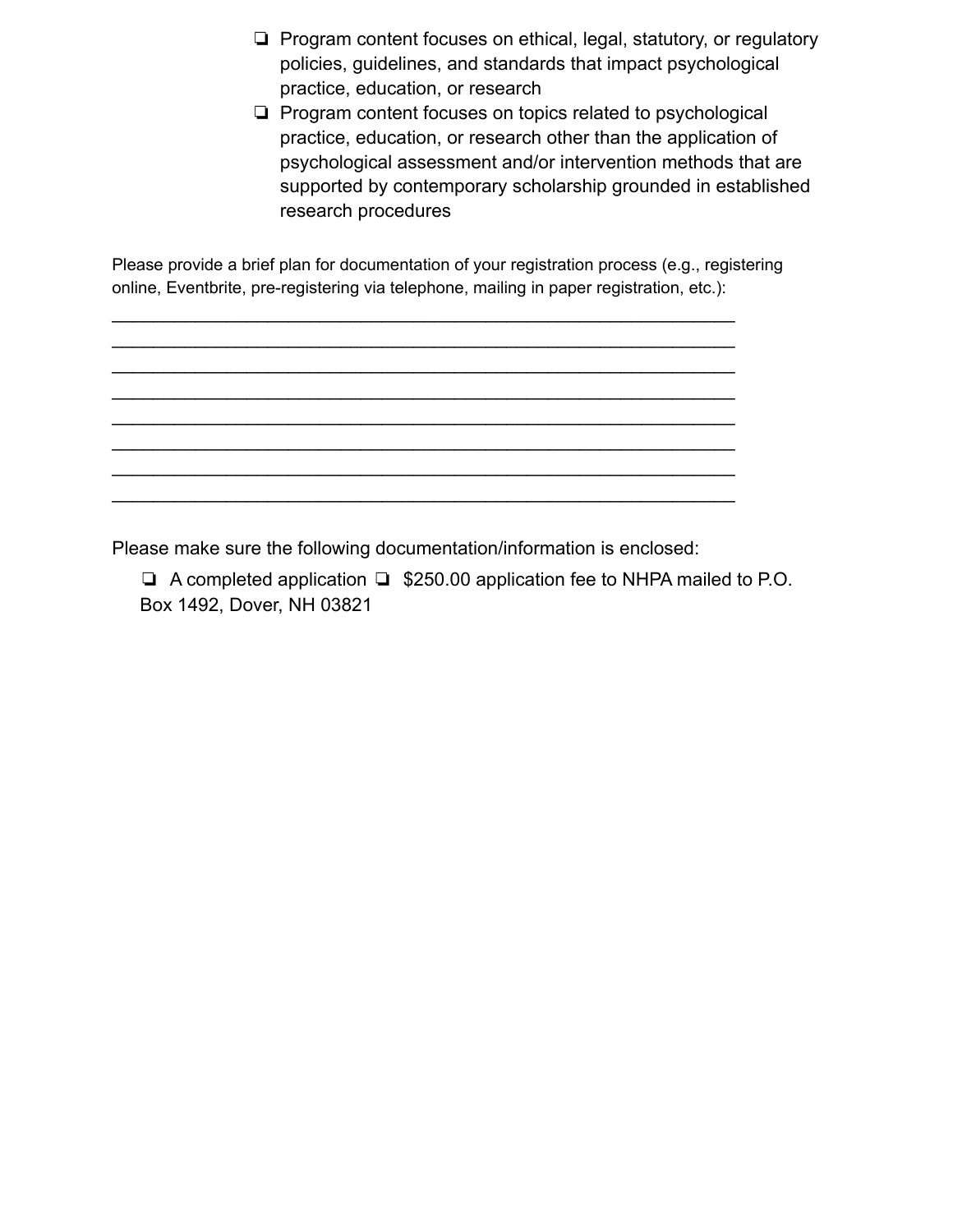## **Guidelines for Promoting NHPA Co-Sponsored Programs**

The following guidelines must be followed when developing promotional brochures, creating online landing pages and registration sites, and generating other marketing materials for your NHPA co-sponsored CE event.

Not every marketing tool will need to have all the details of the program, but it must note where the details can be found (e.g., a marketing postcard does not have to include all the details, but it should refer recipients to the event's online landing page where all of the required details can be found).

A copy of the event brochure or link to the event registration page must be included in your application for co-sponsorship. If not available at the time of application submission, you must arrange a tentative deadline date with the Program Manager.

• Clearly state on the front of the brochure, online landing page, and registration page both organizations as co-sponsors along with contact information for each (contact via the website will suffice).

● A **full statement** about co-sponsorship and NHPA's approval status with APA must appear at least once in all promotional materials. This statement is as follows:

## "*This program is co-sponsored by the New Hampshire Psychological Association (NHPA) and [name of your organization]. NHPA is approved by the American Psychological Association to offer continuing education for psychologists. NHPA maintains responsibility for the program."*

• Special Note: The phrase "CE Credits for Psychologists" may be used only when the above statement is included in the same promotional material.

● Additional recommended statement: *This program offers continuing education credits which are accepted by the New Hampshire Boards of Mental Health Practice and Psychologists.*

- The program brochure and online landing page must describe the event schedule/agenda and presentation format.
- The program brochure and online landing page must clearly state the approved learning objectives exactly as they are written in the co-sponsorship agreement.

• The program brochure, online landing page, and registration page must clearly indicate for whom the program is designed (e.g., mental health providers,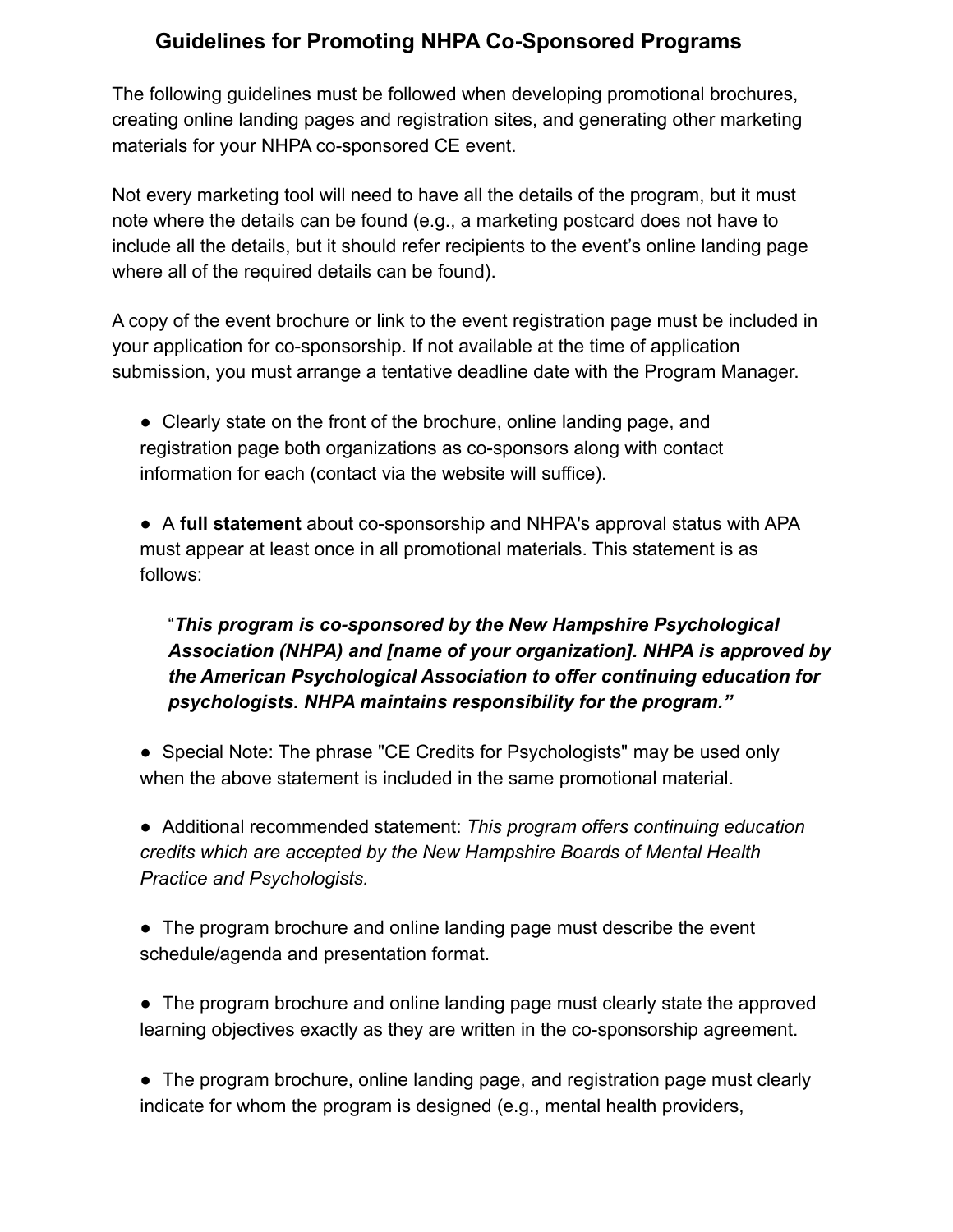educators) and the skill level for which the program is appropriate. The required skill level language is as follows: *Introductory, Intermediate, and/or Advanced*

• The program brochure, online landing page, and registration page must indicate the number of CE credits offered (e.g., 3 CEs) Half-hour and quarter-hour credits are acceptable. Please do not use the term CEU**.**

• The program brochure and online landing page must include all speaker credentials.

• The program brochure and/or online landing page must indicate the cost of attendance, items covered by the fee for each activity (e.g., breaks, lunches), and the refund/cancellation policy for the event.

# **Writing Behavioral Learning Objectives and Assessments**

Learning objectives, or learning outcomes, are statements that clearly describe what the learner will know or be able to do as a result of having attended an educational program or activity.

Learning objectives must be observable and measurable.

Learning objectives should (1) focus on the learner, (2) contain action verbs that describe measurable behaviors, and (3) focus on skills that can be applied in psychological practice or other professional environments.

Verbs to consider when writing learning objectives:

list, describe, recite, write compute, discuss, explain, predict apply, demonstrate, prepare, use analyze, design, select, utilize compile, create, plan, revise assess, compare, rate, critique

Verbs to avoid when writing learning objectives

know, understand learn, appreciate become aware of, become familiar with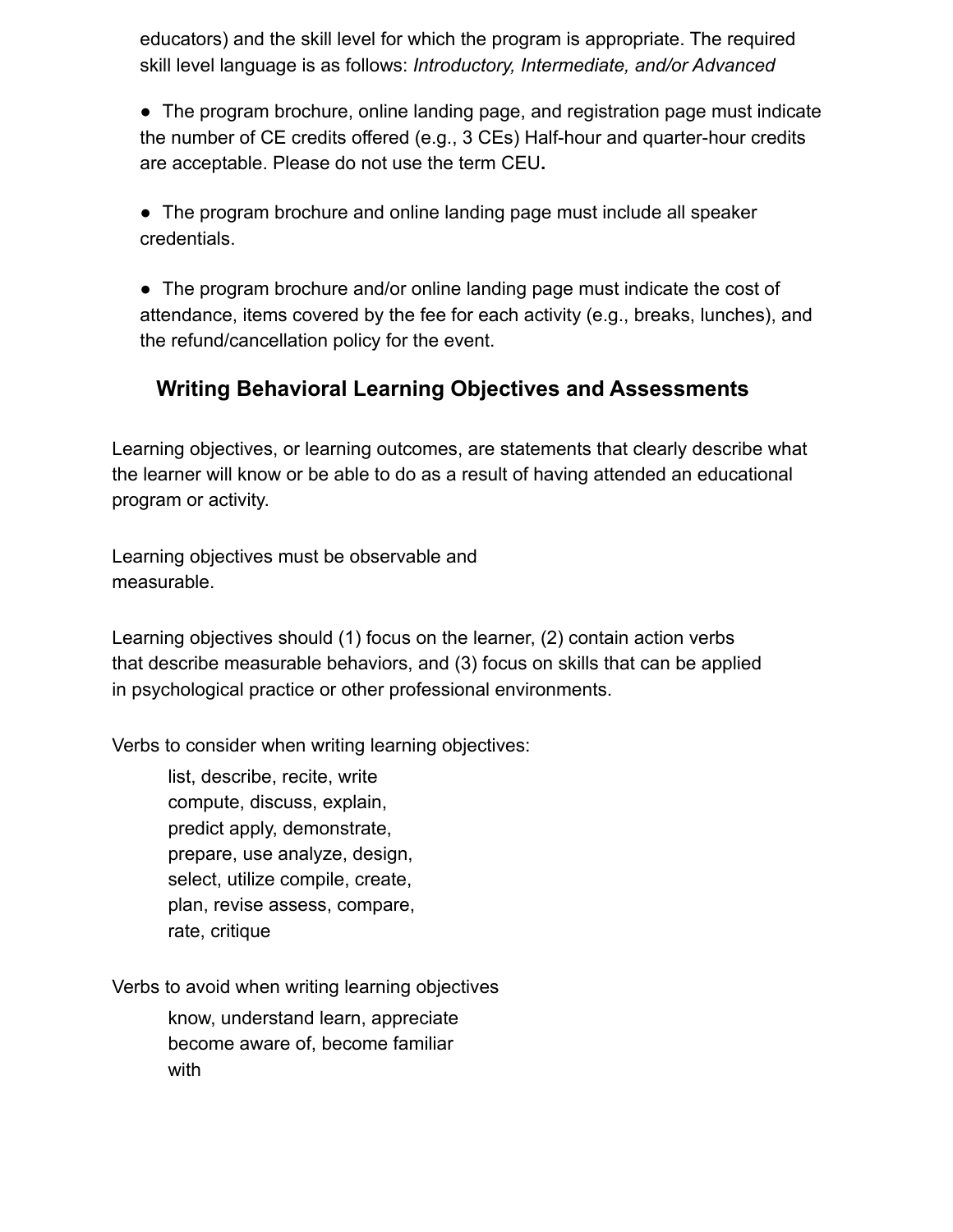Example of well-written learning objectives:

*This workshop is designed to help you:*

1. Summarize basic hypnosis theory and technique;

2. Describe how hypnosis can be integrated into a psychology practice setting; 3. Recognize differences between acute and chronic pain and how this may impact treatment; 4. Utilize hypnosis in controlling acute pain; and 5. Apply post-hypnotic suggestions to chronic pain.

Objective learning assessments should be written in a manner that determines whether participants learned what you planned to teach them. The learning objectives should directly apply to the learning evaluation (i.e. learning assessment) of participants. The evaluation (or learning assessment) should be based on the stated learning objectives of

the program, and should include a focus on application of skills to the psychology practice or other professional environment.

Example of well-written learning assessment:

Based on the content of the workshop, I am able to:

- ❏ Strongly
- ❏ Agree
- ❏ Strongly
- ❏
- **Disagree**

1. Describe at least two theoretical approaches to hypnosis;

2. Articulate how hypnosis can be integrated into intervention strategies for patients with acute and chronic pain;

3. Employ at least two hypnotic induction techniques;

4. Explain how psychological approaches differ when applied to acute vs. chronic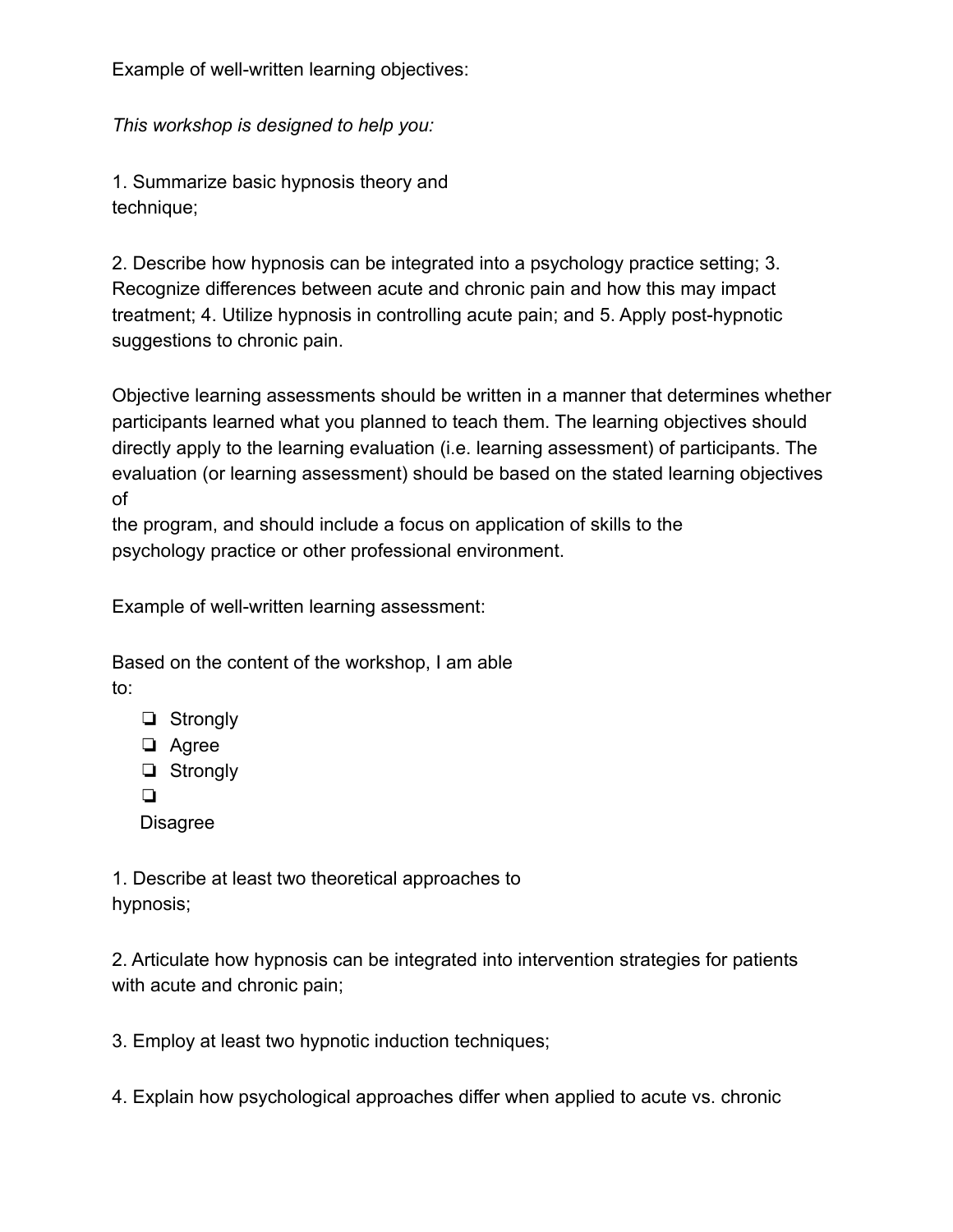pain;

5. Demonstrate a technique for applying hypnosis to acute pain;

6. Provide a post-hypnotic suggestion for controlling chronic pain;

7. Indicate that there was sufficient opportunity to practice important techniques during the CE program.

## *Continuing Education Co-Sponsor Compliance Checklist*

**Title: Date(s:**

*Requirement: Date criteria complete:*

Completed with Application:

The information required on the application (must be accurate and complete):

- Program Date
- Program Title
- Content Description
- Course Objectives
- Schedule

● Number of Anticipated Continuing Education Credits Offered for each Activity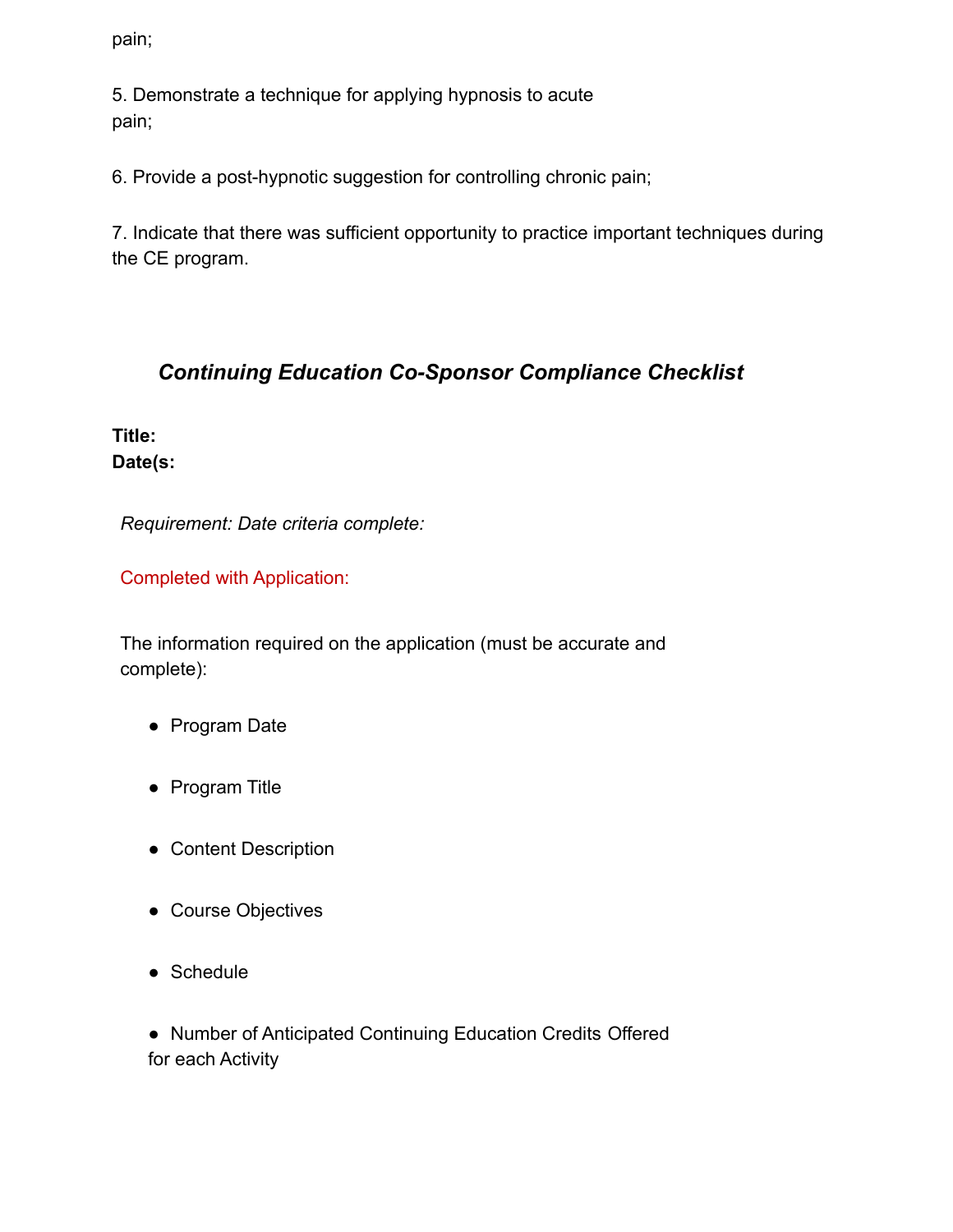● Probable Location (must be accessible for physically challenged individuals)

Curriculum Vitae for all presenters:

- Presenter  $# 1$ :
- Presenter  $#2$ :
- Presenter  $#3$ :
- Please add more if needed

A description of the target audience and the instructional level of the activity *(introductory, intermediate, and/or advanced)*

The cost (*including all fees and the refund/cancellation policy*)

Application fee of \$250.00 to the NHPA office

#### **Prior to your event:**

NHPA must be named as co-sponsor on all promotional material. The following statement must be included verbatim on all marketing materials: "*This program is co-sponsored by the New Hampshire Psychological Association (NHPA) and [name of your organization]. NHPA is approved by the American Psychological Association to offer continuing education for psychologists. NHPA maintains responsibility for this program and its contents."*

A proof of all promotional materials (ads, brochures, and announcements) must be approved by the NHPA office prior to their public release.

A link to your registration page

This completed checklist (with the completed items listed above) is returned to the administrator and NHPA office.

#### The Day of Your